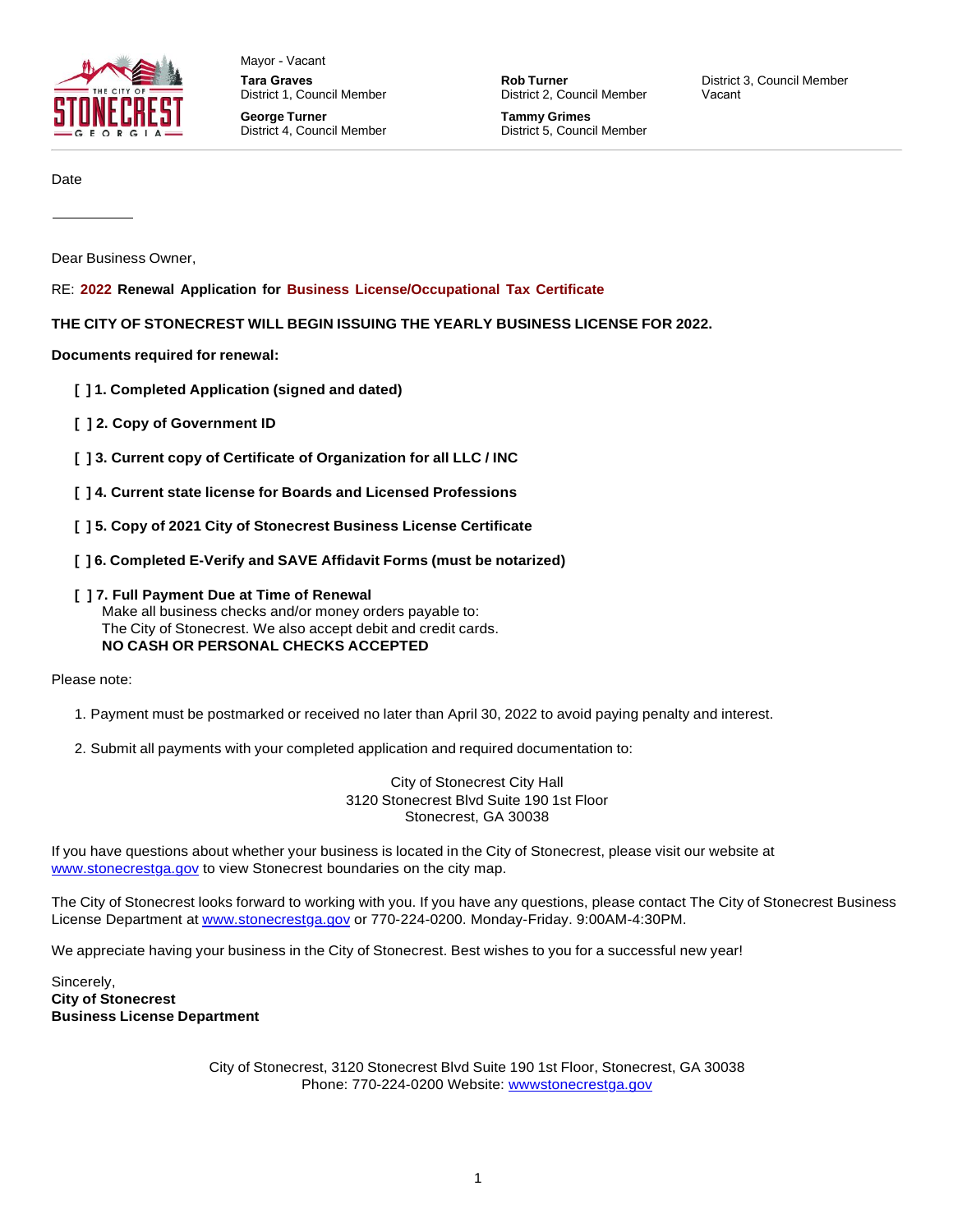

| <b>Stonecrest NAICS Codes Table</b> |                                                                    |           |                 |                     |  |
|-------------------------------------|--------------------------------------------------------------------|-----------|-----------------|---------------------|--|
| <b>NAICS</b>                        | <b>Business Description</b>                                        | Tax Class | <b>Tax Rate</b> | <b>Employee Fee</b> |  |
| 72                                  | Accommodation, Food Services & Drinking Places                     | 4         | 0.0009          | \$10.00             |  |
| 56                                  | Administrative & Support & Waste Management & Remediation Services | 2         | 0.0005          | \$6.00              |  |
| 11                                  | Agriculture, Forestry, Hunting & fishing                           | 4         | 0.0009          | \$10.00             |  |
| 71                                  | Arts, Entertainment & Recreation                                   | 4         | 0.0009          | \$10.00             |  |
| 23                                  | Construction                                                       | 1         | 0.0003          | \$4.00              |  |
| 61                                  | <b>Educational Services</b>                                        | 3         | 0.0007          | \$8.00              |  |
| 52                                  | Finance & Insurance                                                | 6         | 0.0013          | \$14.00             |  |
| 62                                  | <b>Health Care &amp; Social Assistance</b>                         | 3         | 0.0007          | \$8.00              |  |
| 51                                  | Information                                                        | 5         | 0.0011          | \$12.00             |  |
| 55                                  | Management of Companies (Holding Companies)                        | 6         | 0.0013          | \$14.00             |  |
| $31 - 33$                           | Manufacturing                                                      | 3         | 0.0007          | \$8.00              |  |
| 21                                  | Mining                                                             | 5         | 0.0011          | \$12.00             |  |
| 54                                  | Professional, Scientific, & Technical Services                     | 5         | 0.0011          | \$12.00             |  |
| 53                                  | Real Estate & Rental & Leasing                                     | 6         | 0.0013          | \$14.00             |  |
| 48-49                               | Transportation & Warehousing                                       | 2         | 0.0005          | \$6.00              |  |
| 22                                  | Utilities                                                          | 1         | 0.0003          | \$4.00              |  |
| 42, 44-45                           | Wholesale Trade & Retail Trade                                     |           | 0.0003          | \$4.00              |  |
| 81                                  | <b>Other Services</b>                                              | 2         | 0.0005          | \$6.00              |  |

\* Tax Classes are determined by the business's NAICS Code. The NAICS Code can be found on a federal tax return or **online at [www.naics.com/search.](http://www.naics.com/search)**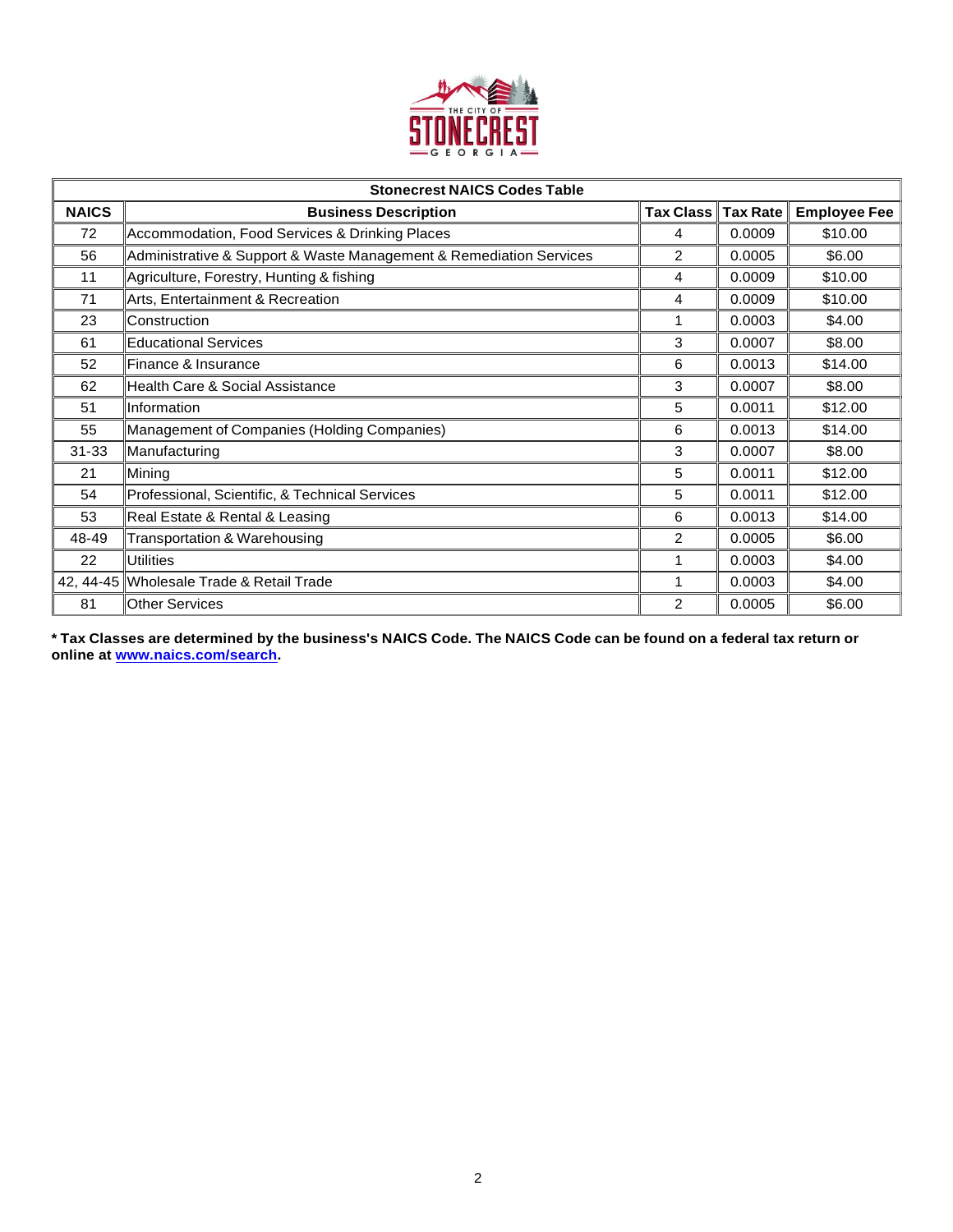

**3120 Stonecrest Blvd, 1st Floor, Suite 190 Stonecrest, GA 30038 Office: 770-224-0200 Website: [www.stonecrestga.gov](http://www.stonecrestga.gov/)**

|                                                                                                    | <b>Business Name and Mailing Address</b>                                            |                     |  |           | <b>Business Name and Physical Address</b> |
|----------------------------------------------------------------------------------------------------|-------------------------------------------------------------------------------------|---------------------|--|-----------|-------------------------------------------|
| 2022 RENEWAL APPLICATION FOR BUSINESS OCCUPATIONAL TAX CERTIFICATE<br><b>DUE BY APRIL 30, 2022</b> |                                                                                     |                     |  |           |                                           |
| <b>BL</b> #:                                                                                       | TAX CLASS:           TAX RATE:             EMPLOYEE FEE RATE:           NAICS CODE: |                     |  |           |                                           |
| Email                                                                                              |                                                                                     | <b>Contact Name</b> |  | Phone No. |                                           |

| No. of Employees (Mandatory) | Federal Tax ID | Sales Tax ID |
|------------------------------|----------------|--------------|
|                              |                |              |

| Please check box if the <b>Mailing</b> Address Changed? | [ ]Yes or [ ]No |
|---------------------------------------------------------|-----------------|
|---------------------------------------------------------|-----------------|

If **Yes**, please list new address

Please check box if the **Business** Address Changed? [ ]Yes or [ ]No If yes, \*\***PLEASE CONTACT OFFICE**\*\*

**Has ownership changed?** [ ]Yes or [ ]No If yes \*NEW APPLICATION PROCESS MUST BE COMPLETED IN OUR OFFICE\*

Has the Business Closed in the City of Stonecrest? [ ]Yes or [ ]No

Give brief description of the primary business activity:

**IMPORTANT: APPLICATION WILL NOT BE CONSIDERED COMPLETE IF SECTION IS NOT FULLY COMPLETED** Do you have 10 or more employees? [ ]Yes or [ ]No

(If yes, it is required to provide E-verify Number if you have 10 or more employees) (**O.C.G.A. 36-60-6(d))** To register for e-verify please go to [www.dhs.gov/e-verify](http://www.dhs.gov/e-verify)

Are you a United States citizen or legal permanent resident 18 years or older? [ ]Yes or [ ]No (If No please complete the Affidavit Verifying Lawful Presence form which can be found on our website at [www.stonecrestga.gov](http://www.stonecrestga.gov/) and include a copy of your verifiable documentation Ex. Permanent Resident Card, Visa, Foreign Passport)

Please send your completed and signed renewal application, payment, a copy of your Govt Issued ID, City of Stonecrest **2021 Occupational Tax Certificate and all required documents no later than April 30, 2022 to avoid paying penalty and interest.**

**Make all checks and money orders payable to: City of Stonecrest.**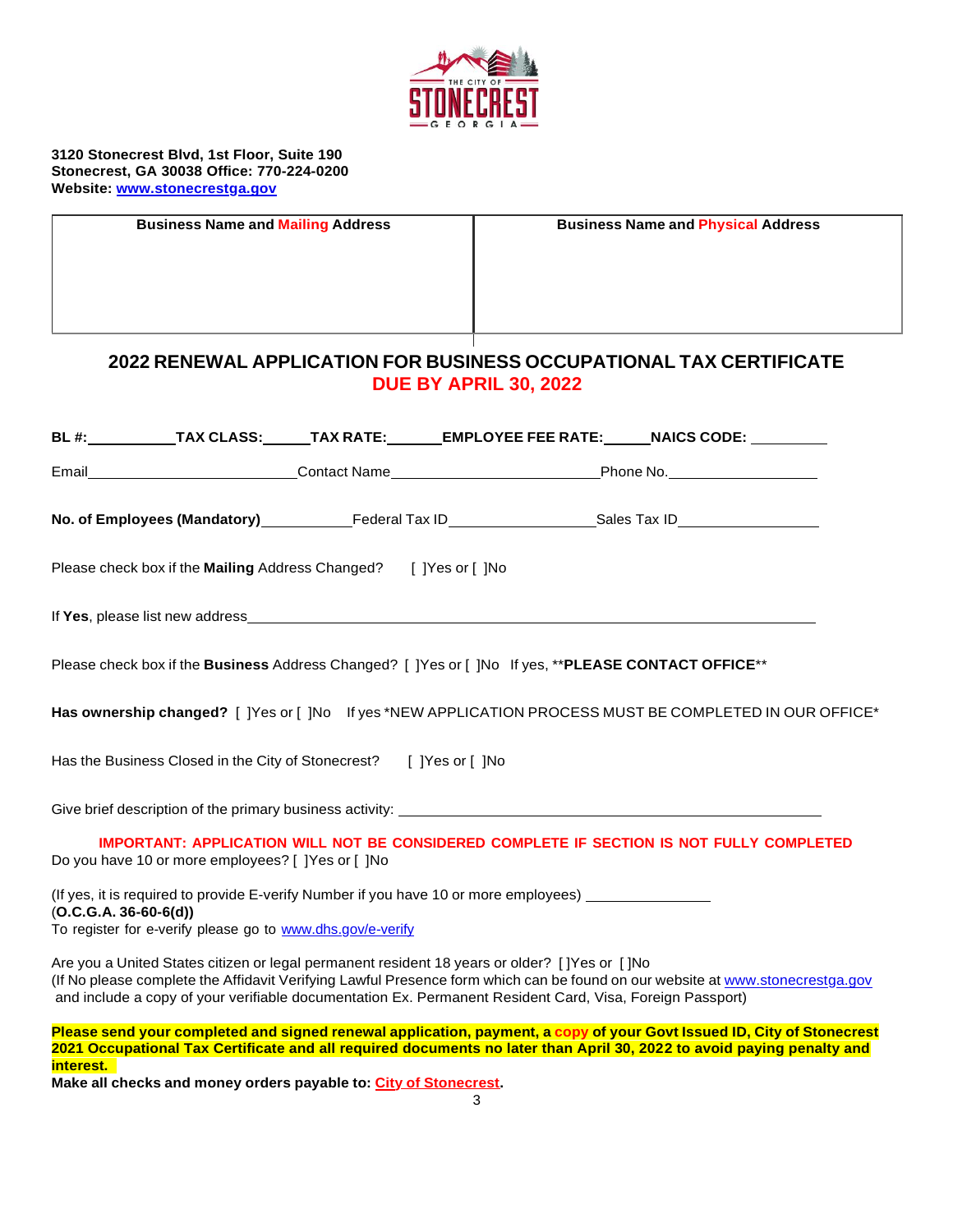# **City of Stonecrest**

**2022 RENEWAL APPLICATION FOR BUSINESS OCCUPATIONAL TAX CERTIFICATE**

**DUE BY APRIL 30, 2022**

| BL#:<br><b>BUSINESS NAME:</b> |  |
|-------------------------------|--|
|                               |  |
| <b>NAICS CODE:</b>            |  |
| <b>TAX CLASS:</b>             |  |
| <b>TAX RATE:</b>              |  |
| <b>EMPLOYEE FEE RATE:</b>     |  |

**PROFESSIONAL PRACTITIONERS (\$400.00 PER PRACTITIONER) AND INSURANCE COMPANIES (\$150.00) DO NOT NEED TO COMPLETE THE CALCULATION WORKSHEET. PLEASE SIGN THE BOTTOM AND RETURN TO THE CITY OF STONECREST ALONG WITH PAYMENT. OCCUPATIONAL TAX RENEWAL MAY BE PAID ONLINE OR IN PERSON (BY CHECK, MONEY ORDER OR CREDIT CARDS), OR BY MAIL (BY CHECK OR MONEY ORDER) NO CASH OR PERSONAL CHECKS ACCEPTED.**

| A. Actual Gross Receipts for 2021<br>1. Estimated Gross Receipts for Current Year for 2022<br>(must enter amount)<br>(must enter amount)<br>B. Estimate Gross Receipts from Previous Year for 2021<br>2. Current Year Estimate (x) Times Tax Rate<br>(must enter amount)<br>(must enter amount)<br>C. Gross Receipts Adjustment<br>3. Administrative Fee<br>75.00<br>(Difference of Line A and Line B)<br>4. Minimum Flat Tax<br>D. Line C (x) Times Tax Rate<br>50.00 |  |
|------------------------------------------------------------------------------------------------------------------------------------------------------------------------------------------------------------------------------------------------------------------------------------------------------------------------------------------------------------------------------------------------------------------------------------------------------------------------|--|
|                                                                                                                                                                                                                                                                                                                                                                                                                                                                        |  |
|                                                                                                                                                                                                                                                                                                                                                                                                                                                                        |  |
|                                                                                                                                                                                                                                                                                                                                                                                                                                                                        |  |
|                                                                                                                                                                                                                                                                                                                                                                                                                                                                        |  |
|                                                                                                                                                                                                                                                                                                                                                                                                                                                                        |  |
|                                                                                                                                                                                                                                                                                                                                                                                                                                                                        |  |
|                                                                                                                                                                                                                                                                                                                                                                                                                                                                        |  |
|                                                                                                                                                                                                                                                                                                                                                                                                                                                                        |  |
|                                                                                                                                                                                                                                                                                                                                                                                                                                                                        |  |
| (must enter amount)                                                                                                                                                                                                                                                                                                                                                                                                                                                    |  |
|                                                                                                                                                                                                                                                                                                                                                                                                                                                                        |  |
| # Employee (x) Employee Fee Rate<br>I hereby certify under penalty of perjury, that statements made herein<br>5.                                                                                                                                                                                                                                                                                                                                                       |  |
| are to the best of my knowledge true and correct.                                                                                                                                                                                                                                                                                                                                                                                                                      |  |
|                                                                                                                                                                                                                                                                                                                                                                                                                                                                        |  |
| 6. Subtotal                                                                                                                                                                                                                                                                                                                                                                                                                                                            |  |
| (Add Line 2, Line 3, Line 4, and Line 5)                                                                                                                                                                                                                                                                                                                                                                                                                               |  |
|                                                                                                                                                                                                                                                                                                                                                                                                                                                                        |  |
|                                                                                                                                                                                                                                                                                                                                                                                                                                                                        |  |
| 7. Previous Year Line D Total                                                                                                                                                                                                                                                                                                                                                                                                                                          |  |
|                                                                                                                                                                                                                                                                                                                                                                                                                                                                        |  |
|                                                                                                                                                                                                                                                                                                                                                                                                                                                                        |  |
| <b>8. TOTAL DUE</b>                                                                                                                                                                                                                                                                                                                                                                                                                                                    |  |
| Print Name & Title of Individual Authorized to Complete<br>Return                                                                                                                                                                                                                                                                                                                                                                                                      |  |
|                                                                                                                                                                                                                                                                                                                                                                                                                                                                        |  |
| 9. Late Penalty Fee                                                                                                                                                                                                                                                                                                                                                                                                                                                    |  |
| (10% of Line 8) on/after May 1st                                                                                                                                                                                                                                                                                                                                                                                                                                       |  |
|                                                                                                                                                                                                                                                                                                                                                                                                                                                                        |  |
|                                                                                                                                                                                                                                                                                                                                                                                                                                                                        |  |
| 10. Late Interest Fee                                                                                                                                                                                                                                                                                                                                                                                                                                                  |  |
| (1% per month of Line 8) on/after May 1st                                                                                                                                                                                                                                                                                                                                                                                                                              |  |
|                                                                                                                                                                                                                                                                                                                                                                                                                                                                        |  |
|                                                                                                                                                                                                                                                                                                                                                                                                                                                                        |  |
| <b>GRAND TOTAL DUE</b>                                                                                                                                                                                                                                                                                                                                                                                                                                                 |  |
| Signature<br><b>Date</b>                                                                                                                                                                                                                                                                                                                                                                                                                                               |  |
| Please send your completed and signed renewal application, payment,                                                                                                                                                                                                                                                                                                                                                                                                    |  |
|                                                                                                                                                                                                                                                                                                                                                                                                                                                                        |  |
| a copy of your Govt Issued ID, City of Stonecrest 2021 Occupational<br>Tax Certificate and all documentation on or before April 30, 2022 to                                                                                                                                                                                                                                                                                                                            |  |
| avoid paying penalty and interest.                                                                                                                                                                                                                                                                                                                                                                                                                                     |  |
|                                                                                                                                                                                                                                                                                                                                                                                                                                                                        |  |
| Make all checks and money orders payable to:                                                                                                                                                                                                                                                                                                                                                                                                                           |  |
| <b>City of Stonecrest</b>                                                                                                                                                                                                                                                                                                                                                                                                                                              |  |
| NO CASH ACCEPTED                                                                                                                                                                                                                                                                                                                                                                                                                                                       |  |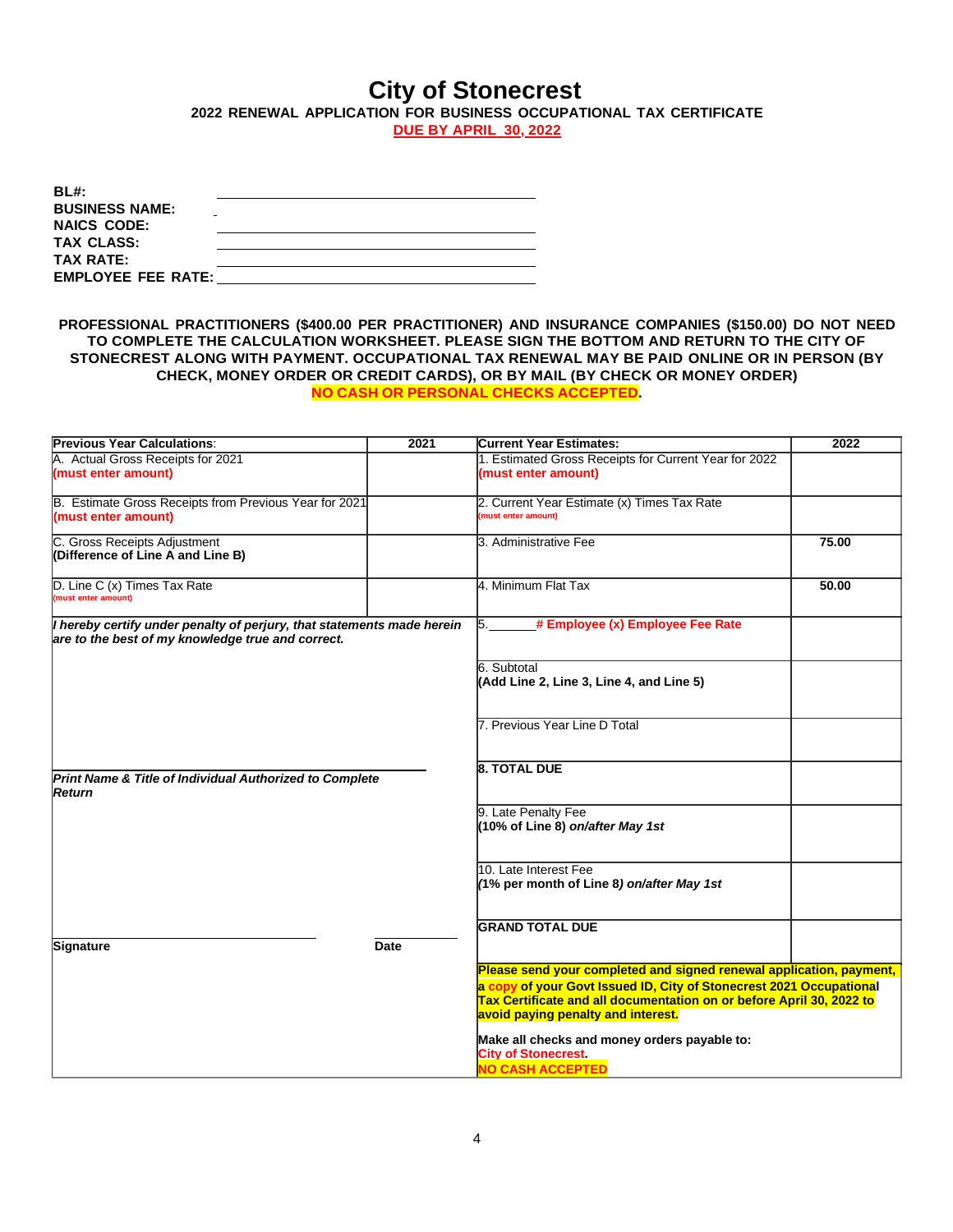

# *S.A.V.E. Public Benefit Affidavit O.C.G.A. § 50-36-1*

Instructions: As required by Georgia Security and Immigration Compliance Act of 2006, as amended, every agency administering or providing Public Benefits is responsible for requiring that applicants for public benefits execute a sworn affidavit verifying the applicant's lawful presence in the United States (Ga. Code 50-36-1(f)(2)). The applicant shall execute this affidavit in front of a Notary and return it to the city along with the associated application, renewal form, contract, bid packet, or other applicable document.

By executing this affidavit under oath, as an applicant for (Occupational Tax license or Alcoholic Beverage license or any other Public benefit) as referenced in O.C.G.A. § 50-36-1, from the City of Stonecrest, the undersigned applicant verifies one of the following with respect to my application for public benefit. **(Please check one)**

1. 1. I am a United States citizen. (REQUIRES VERIFICATION AT SUBMISSION)

2. I am a legal permanent resident of the United States.

.

3. I am a qualified alien or non-immigrant under the Federal Immigration and Nationality Act with an alien number issued by the Department of Homeland Security or other federal immigration agency.

My alien number issued by the Department of Homeland Security or other federal immigration agency is:

The undersigned applicant has also hereby verifies that he or she is 18 years of age or older and has provided at least one secure and verifiable document, as required by Georgia Law O.C.G.A § 50-36-1(f)(1). A complete list of secure and verifiable documents have been provided within application packet.

**REQUIRES VERIFICATION AT SUBMISSION -** Which type of secure and verifiable document was provided with this affidavit?

**In making the above representation under oath, I understand that any person who knowingly and willfully who makes a** false, fictitious, or fraudulent statement or representation in this affidavit shall be guilty of a violation of O.C.G.A. § 16-10-**20, and face criminal penalties as allowed by such criminal statute.**

| <b>Applicant Printed Name</b>                                                                                                                                                                                                  |  | (Name of BUSINESS, corporation, partnership, etc.) |  |  |
|--------------------------------------------------------------------------------------------------------------------------------------------------------------------------------------------------------------------------------|--|----------------------------------------------------|--|--|
| <b>Signature of Applicant</b>                                                                                                                                                                                                  |  | <b>Date</b>                                        |  |  |
| SUBSCRIBED AND SWORN BEFORE ME ON THIS THE __________DAY OF_______________, 20_________                                                                                                                                        |  |                                                    |  |  |
| Executed in Contact City), City Contact Contact City Contact Contact Contact Contact Contact Contact Contact Contact Contact Contact Contact Contact Contact Contact Contact Contact Contact Contact Contact Contact Contact C |  | (State)                                            |  |  |
|                                                                                                                                                                                                                                |  |                                                    |  |  |

3120 Stonecrest Boulevard, Stonecrest, GA 30038 770.224.0200 [www.stonecrestga.gov](http://www.stonecrestga.gov/)